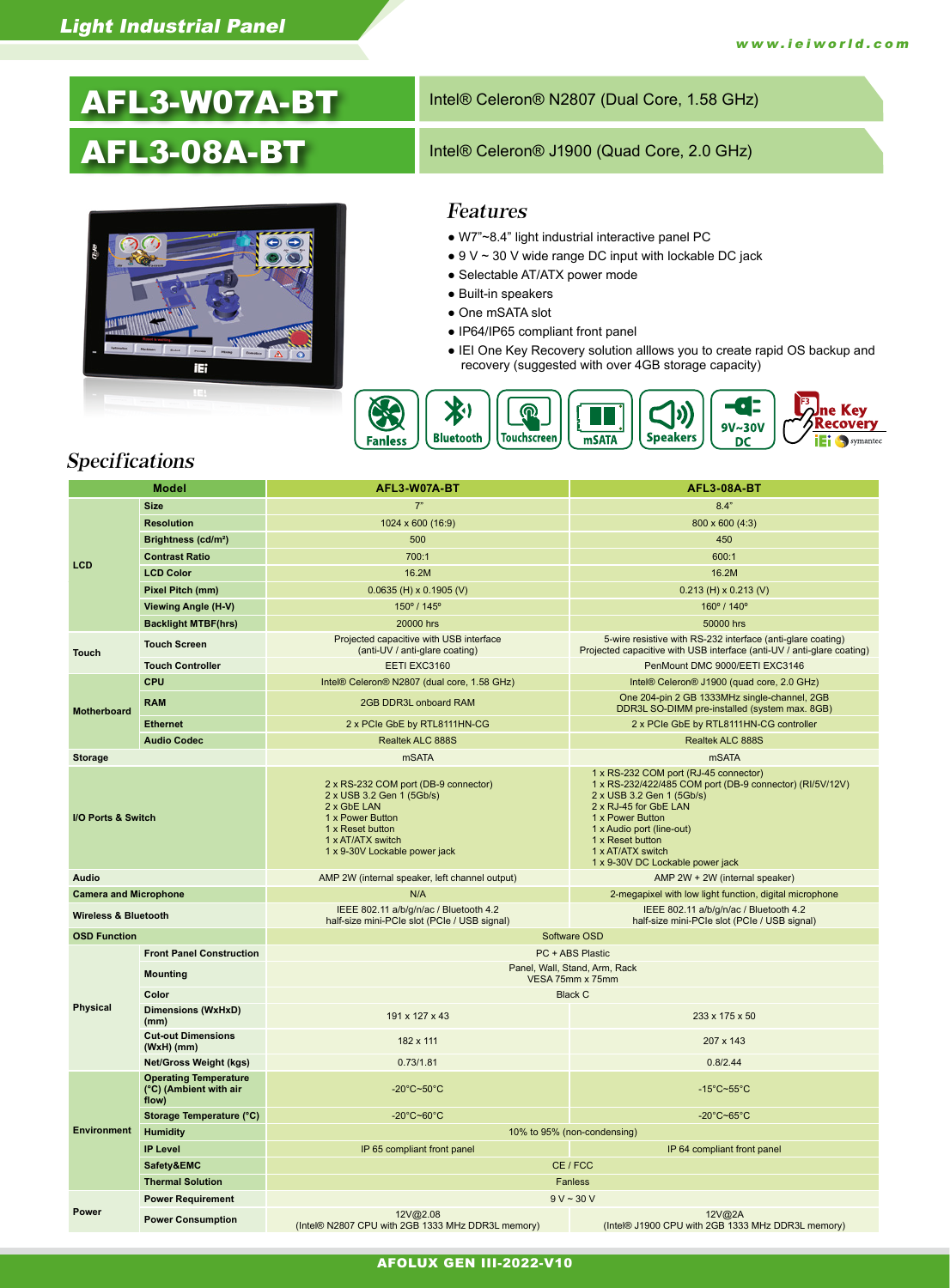## Ordering Information

| Part No.                     | <b>Description</b>                                                                                                                                                                                      |
|------------------------------|---------------------------------------------------------------------------------------------------------------------------------------------------------------------------------------------------------|
| AFL3 W07A BT N1/PC/2G R20    | 7" 500 cd/m <sup>2</sup> 1024 x 600 HD fanless panel PC with Intel® Celeron® N2807 dual core 1.58 GHz, 802.11a/b/q/n/ac, projected capacitive touch screen,<br>on-board 2GB DDR3L RAM, R20              |
| AFL3 W07A BT N1/PC/2G/MF-R20 | 7" 500 cd/m <sup>2</sup> 1024 x 600 HD fanless panel PC with Intel® Celeron® N2807 dual core 1.58 GHz, 802.11a/b/g/n/ac, projected capacitive touch screen,<br>on-board 2GB DDR3L RAM, Mifare RFID, R20 |
| AFL3 08A BT J1/R/2G R14      | 8.4" 450cd/m <sup>2</sup> SVGA fanless panel PC with Intel® Celeron® J1900 quad core 2 GHz, 802.11 a/b/g/n/ac wireless module, resistive touch window, 2GB<br>DDR3L RAM, R14                            |

## **Options**

| <b>Item</b>                                   | AFL3 W07A BT                              | <b>AFL3 08A BT</b>                                                                          |  |
|-----------------------------------------------|-------------------------------------------|---------------------------------------------------------------------------------------------|--|
| <b>Panel Mounting Kit</b>                     | AFL3PK-W07A-R11                           | AFL3PK-08A-R10                                                                              |  |
| <b>Wall Mounting Kit</b>                      | AFLWK-12                                  | AFLWK-12                                                                                    |  |
| <b>Rack Mounting Kit</b>                      | AFL3RK-W07A-R11                           | AFL3RK-08A-R10                                                                              |  |
| <b>Arm</b>                                    | ARM-11-RS/ARM-31-RS                       | ARM-11-RS/ARM-31-RS                                                                         |  |
| <b>Stand</b>                                  | STAND-A21-R10/STAND-210-R11/STAND-C12-R10 |                                                                                             |  |
| <b>V</b> Stand                                | VSTAND-A07-R11                            | VSTAND-A10-R11                                                                              |  |
| <b>Barcode Scanner</b>                        | N/A                                       | AFL3-2D-R11                                                                                 |  |
| <b>RFID Reader</b><br>(13.56 MHz Mifare Type) | AFL3-W07A-BT-N1/PC/2G/MF-R20              | N/A (Customized by project base)                                                            |  |
| *OS: Win 7 Embedded (64-bit)                  | AFL3-W07A-BT-WES7P64-R12 (for PCAP touch) | AFL3-W07A-BT-WES7P64-R12 (for PCAP touch)<br>AFL3-W07A-BT-WES7E64-R12 (for Resistive touch) |  |
| *OS: Win 10 IOT Enterprise (64-<br>bit)       | AFL3-W07A-BT-W10E64-E-R12                 |                                                                                             |  |

\*OS image with CD-ROM without storage

### Packing List

| Item                                     | Part No.                                         | $Q'$ ty        | <b>Remark</b>                                                   |
|------------------------------------------|--------------------------------------------------|----------------|-----------------------------------------------------------------|
| <b>Setting kit</b>                       | 46003-002600-RS                                  | $\overline{2}$ |                                                                 |
| Round head machine screw                 | 44003-020041-RS                                  | 2              | M <sub>2</sub> <sup>*</sup> 4 round head machine screw          |
|                                          | 44003-020041-RS                                  | $\overline{4}$ | M <sub>2</sub> <sup>*</sup> 4 round head machine screw          |
| Pan head machine screw                   | 44403-040061-RS                                  | $\overline{4}$ | M4*6 pan head machine screw                                     |
| <b>Fix holder</b>                        | 46003-009500-RS                                  | 2              |                                                                 |
| <b>Power cord</b>                        | 32702-000400-200-RS                              |                |                                                                 |
| Power adapter                            | 63040-010036-210-RS (AFL3-W07A-BT / AFL3-08A-BT) | $\mathbf{1}$   | 36W; Vin: 90V~264V AC; Vout: 12VDC; $\Phi$ 2.5/ $\Phi$ 5.5/lock |
| RJ-45 to DB-9 COM port transfer<br>cable | 32005-004600-100-RS (AFL3-08A)                   |                | 300mm, 26AWG,<br>(A) D-SUB 9 male, (B) RJ-45                    |

## AFL3-W07A-BT Fully Integrated I/O

### AFL3-08A-BT Fully Integrated I/O